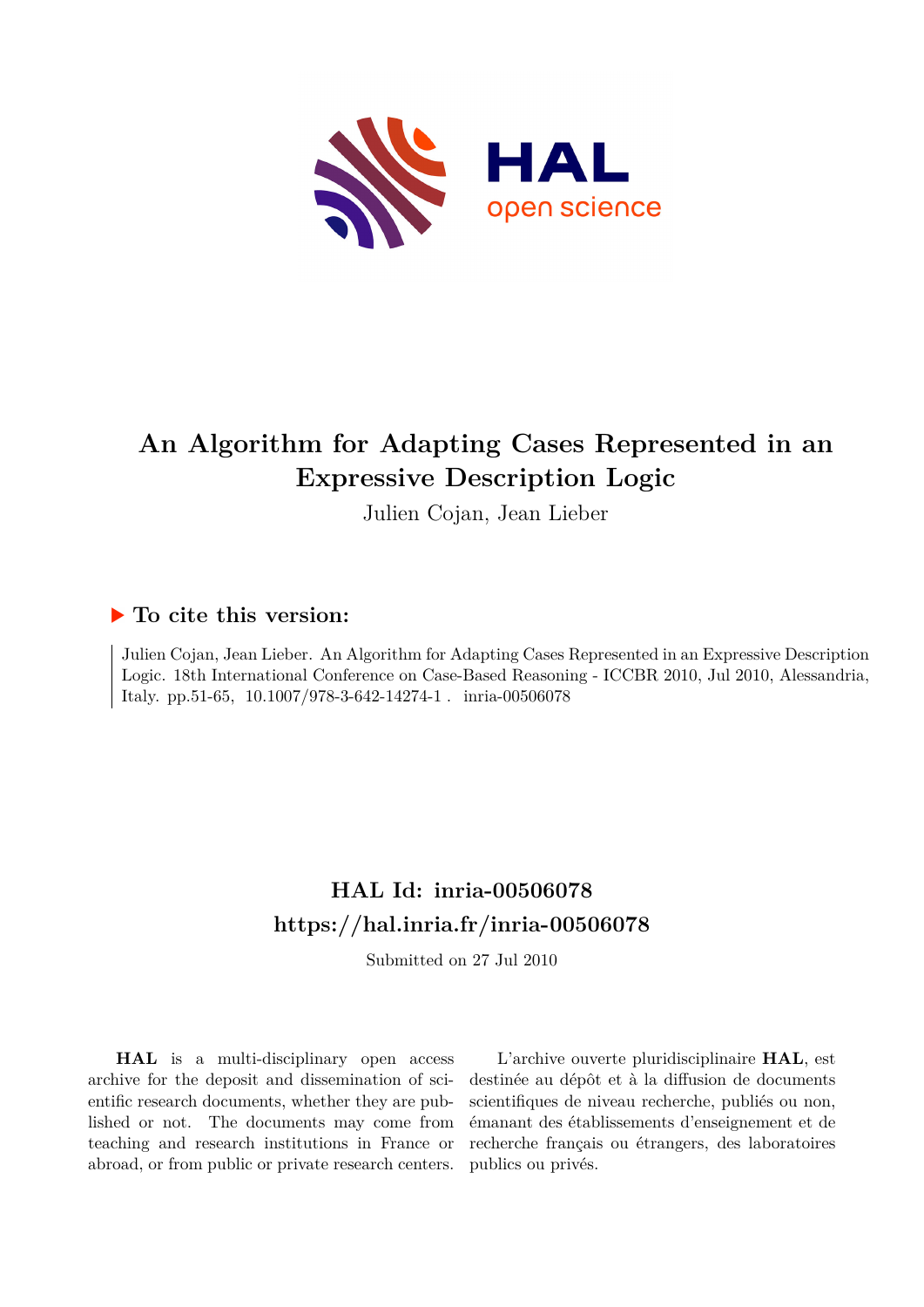# An Algorithm for Adapting Cases Represented in an Expressive Description Logic

Julien Cojan and Jean Lieber

UHP-Nancy 1 – LORIA (UMR 7503 CNRS-INPL-INRIA-Nancy 2-UHP) BP 239, 54506 Vandœuvre-lès-Nancy, France {Julien.Cojan, Jean.Lieber}@loria.fr

Abstract. This paper presents an algorithm of adaptation for a case-based reasoning system with cases and domain knowledge represented in the expressive description logic ALC. The principle is to first pretend that the source case to be adapted solves the current target case. This may raise some contradictions with the specification of the target case and with the domain knowledge. The adaptation consists then in repairing these contradictions. This adaptation algorithm is based on an extension of the classical tableau method used for deductive inference in ALC.

Keywords: adaptation, description logic, ALC, tableau algorithm

# 1 Introduction

Adaptation is a step of some case-based reasoning (CBR) systems that consists in modifying a source case in order to suit a new situation, the target case. An approach to adaptation consists in using a belief revision operator, i.e., an operator that modifies minimally a set of beliefs in order to be consistent with some actual knowledge [1]. The idea is to consider the belief "The source case solves the target case" and then to revise it with the constraints given by the target case and the domain knowledge. This has been studied for cases represented in propositional logic in [9]. Then, it has been studied in a more expressive formalism, including numerical constraints and after that extended to the combination of cases in this formalism [3].

In this paper, this approach to adaptation is studied for cases represented in an expressive description logic (DL), namely  $\text{ALC}$ . The choice of DLs as formalisms for CBR can be motivated in several ways. First, they extend the classical attribute-value formalisms, often used in CBR (see, e.g., [8]) and they are similar to the formalism of memory organisation packets (MOPs) used in early CBR applications [10]. More generally, they are designed as trade-offs between expressibility and practical tractability. Second, they have a well-defined semantics and have been systematically investigated for several decades, now. Third, many efficient implementations are freely available, offering services that can be used for CBR systems, in particular for case retrieval and case base organisation.

The rest of the paper is organised as follows. Section 2 presents the DL  $ALC$ , together with the tableau algorithm, at the basis of its deductive inferences for most current implementation. An example is presented in this section, for illustrating notions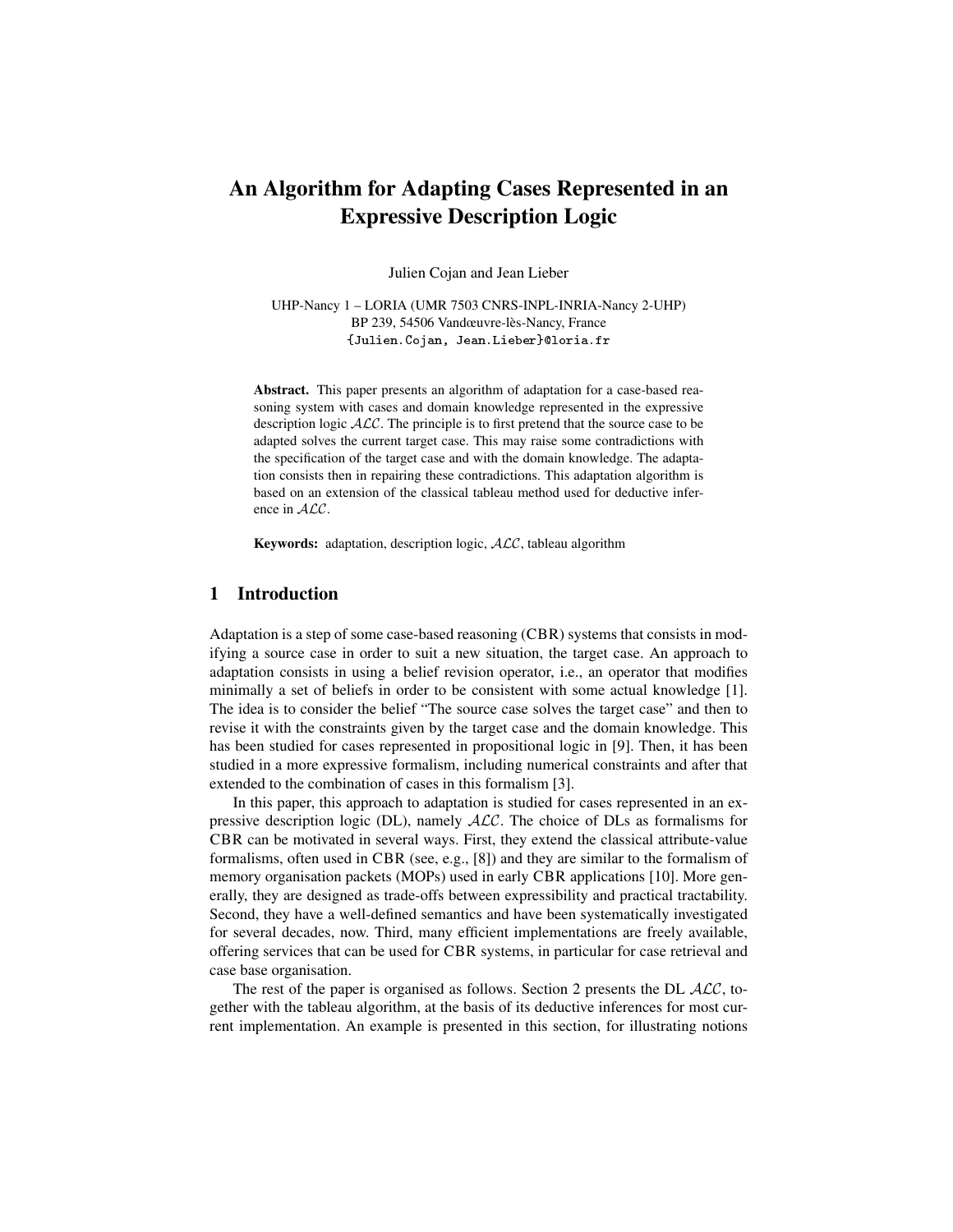that are rather complex for a reader not familiar with DLs. This tableau algorithm is extended for performing an adaptation process, as shown in section 3. Section 4 discusses our contribution and relates it to other research on the use of DLs for CBR. Section 5 concludes the paper and presents some future work.

# 2 The Description Logic  $\mathcal{ALC}$

Description logics [2] form a family of classical logics that are equivalent to decidable fragments of first-order logic (FOL). They have a growing importance in the field of knowledge representation. ALC is the simplest of *expressive DLs*, i.e., DLs extending propositional logic. The example presented in this section is about cooking, in the spirit of the computer cooking contest, but sticks to the adaptation of the ingredient list.

### 2.1 Syntax

Representation entities of ALC are concepts, roles, instances, and formulas.

A *concept*, intuitively, represents a subset of the interpretation domain. A concept is either an *atomic concept* (i.e., a concept name), or a conceptual expression of one of the forms  $\top$ ,  $\bot$ ,  $\neg C$ ,  $C \sqcap D$ ,  $C \sqcup D$ ,  $\exists r.C$ , and  $\forall r.C$ , where  $C$  and  $D$  are concepts (either atomic or not) and r is a role. A concept can be mapped into a FOL formula with one free variable  $x$ . For example, the concept

$$
\texttt{ Tart} \sqcap \exists \texttt{ing}.\texttt{Apple} \sqcap \exists \texttt{ing}.\texttt{Pasty} \sqcap \forall \texttt{ing}.\neg \texttt{Cinnamon} \tag{1}
$$

can be mapped to the first-order logic formula

$$
\text{Tart}(x) \land (\exists y, \text{ing}(x, y) \land \text{Apple}(y)) \land (\exists y, \text{ing}(x, y) \land \text{Pastry}(y))
$$

$$
\land (\forall y, \text{ing}(x, y) \Rightarrow \neg \text{Cinnamon}(y))
$$

A *role*, intuitively, represents a binary relation on the interpretation domain. Roles in ALC are atomic: i.e., role names. Their counterpart in FOL are binary predicates. The role appearing in  $(1)$  is ing.

An *instance*, intuitively, represents an element of the interpretation domain. Instances in ALC are atomic: i.e., instance names. Their counterpart in FOL are constants.

There are four types of formulas in  $\mathcal{ALC}$  (followed by their meaning): (1)  $\mathcal{C} \sqsubseteq \mathcal{D}$ (C is more specific than D), (2)  $C \equiv D$  (C and D are equivalent concepts), (3) C(a) (a is an instance of C), and (4)  $r(a, b)$  (r relates a to b), where C and D are concepts, a and ❜ are instances, and r is a role. Formulas of types (1) and (2) are called *terminological formulas*. Formulas of types (3) and (4) are called *assertional formulas*, or *assertions*.

An ALC knowledge base KB is a set of ALC formulas. The *terminological box* (or *TBox*) of KB is the set of its terminological formulas. The *assertional box* (or *ABox*) of KB is the set of its assertions.

For example, the following TBox represents the domain knowledge (DK) of our example (with the comments giving the meaning):

| $DK = \{ Apple \sqsubseteq PomeFruit,$ | An apple is a pome fruit.                                                                 |  |
|----------------------------------------|-------------------------------------------------------------------------------------------|--|
| $Pear \sqsubseteq$ PomeFruit.          | A pear is a pome fruit. (2)                                                               |  |
|                                        | PomeFruit $\subseteq$ Apple $\sqcup$ Pear $\}$ A pome fruit is either an apple or a pear. |  |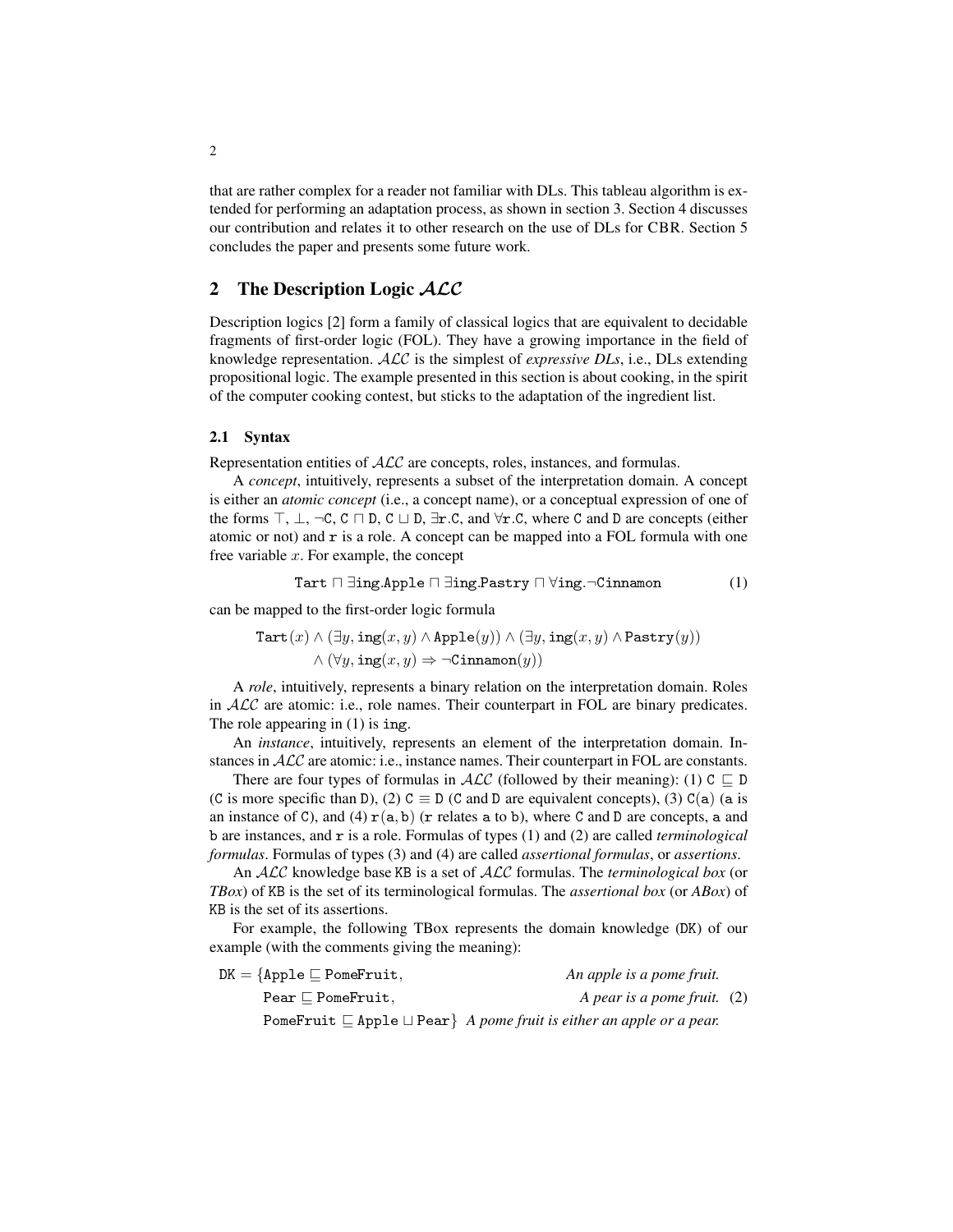Note that the last formula is a simplification: actually, there are other pome fruits than apples and pears.

In our running example, the only cases considered are the source and target cases. They are represented in the ABox:

$$
{\text{Source}(\sigma), \text{Target}(\theta)}\tag{3}
$$

$$
\text{with} \begin{cases} \text{Source} = \text{Tart} \sqcap \exists \text{ing}.\text{Pastry} \sqcap \exists \text{ing}.\text{Apple} \\ \text{Target} = \text{Tart} \sqcap \forall \text{ing}.\neg \text{Apple} \end{cases} \tag{4}
$$

Thus, the source case is represented by the instance  $\sigma$ , which is a tart with the types of ingredients pastry and apple. The target case is represented by the instance  $\theta$ specifying that a tart without apple is requested.

Reusing the source case without adaptation for the target case amounts to add the assertion Source( $\theta$ ). However this may lead to contradictions like here between  $\exists$ ing.Apple( $\theta$ ) and  $\forall$ ing.¬Apple( $\theta$ ): the source case needs to be adapted before being applied to the target case.

# 2.2 Semantics

An interpretation is a pair  $\mathcal{I} = (\Delta_{\mathcal{I}}, \cdot^{\mathcal{I}})$  where  $\Delta_{\mathcal{I}}$  is a non empty set (the *interpretation domain*) and where  $\cdot^{\mathcal{I}}$  maps a concept C into a subset  $C^{\mathcal{I}}$  of  $\Delta_{\mathcal{I}}$ , a role r into a binary relation  $\mathbf{r}^\mathcal{I}$  over  $\Delta_\mathcal{I}$  (for  $x, y \in \Delta_\mathcal{I}$ , x is related to y by  $\mathbf{r}^\mathcal{I}$  is denoted by  $(x, y) \in \mathbf{r}^\mathcal{I}$ ), and an instance a into an element  $a^{\mathcal{I}}$  of  $\Delta_{\mathcal{I}}$ .

Given an interpretation  $I$ , the different types of conceptual expressions are interpreted as follows:

$$
\top^{\mathcal{I}} = \Delta_{\mathcal{I}} \qquad \qquad \bot^{\mathcal{I}} = \emptyset
$$
  
\n
$$
(\neg \mathbf{C})^{\mathcal{I}} = \Delta_{\mathcal{I}} \setminus \mathbf{C}^{\mathcal{I}}
$$
  
\n
$$
(\mathbf{C} \sqcap \mathbf{D})^{\mathcal{I}} = \mathbf{C}^{\mathcal{I}} \cap \mathbf{D}^{\mathcal{I}}
$$
  
\n
$$
(\exists \mathbf{r}.\mathbf{C})^{\mathcal{I}} = \{x \in \Delta_{\mathcal{I}} \mid \exists y, (x, y) \in \mathbf{r}^{\mathcal{I}} \text{ and } y \in \mathbf{C}^{\mathcal{I}}\}
$$
  
\n
$$
(\forall \mathbf{r}.\mathbf{C})^{\mathcal{I}} = \{x \in \Delta_{\mathcal{I}} \mid \forall y, \text{ if } (x, y) \in \mathbf{r}^{\mathcal{I}} \text{ then } y \in \mathbf{C}^{\mathcal{I}}\}
$$

For example, if Tart $^{\mathcal{I}}$ , Apple $^{\mathcal{I}}$ , Pastry $^{\mathcal{I}}$ , and Cinnamon $^{\mathcal{I}}$  denote the sets of tarts, apples, pastries, and cinnamon, and if  $ing<sup>Z</sup>$  denotes the relation "has the ingredient", then the concept of equation (1) denotes the set of the tarts with apples and pastries, but without cinnamon.

Given a formula f and an interpretation I, "I satisfies f" is denoted by  $\mathcal{I} \models f$ . A model of f is an interpretation  $\mathcal I$  satisfying f. The semantics of the four types of formulas is as follows:

| $\mathcal{I} \models C \sqsubseteq D$ | if $C^{\mathcal{I}} \subseteq D^{\mathcal{I}}$              |
|---------------------------------------|-------------------------------------------------------------|
| $\mathcal{I} \models C \equiv D$      | if $C^{\mathcal{I}} \subseteq D^{\mathcal{I}}$              |
| $\mathcal{I} \models C(a)$            | if $a^{\mathcal{I}} \in C^{\mathcal{I}}$                    |
| $\mathcal{I} \models r(a, b)$         | if $(a^{\mathcal{I}}, b^{\mathcal{I}}) \in r^{\mathcal{I}}$ |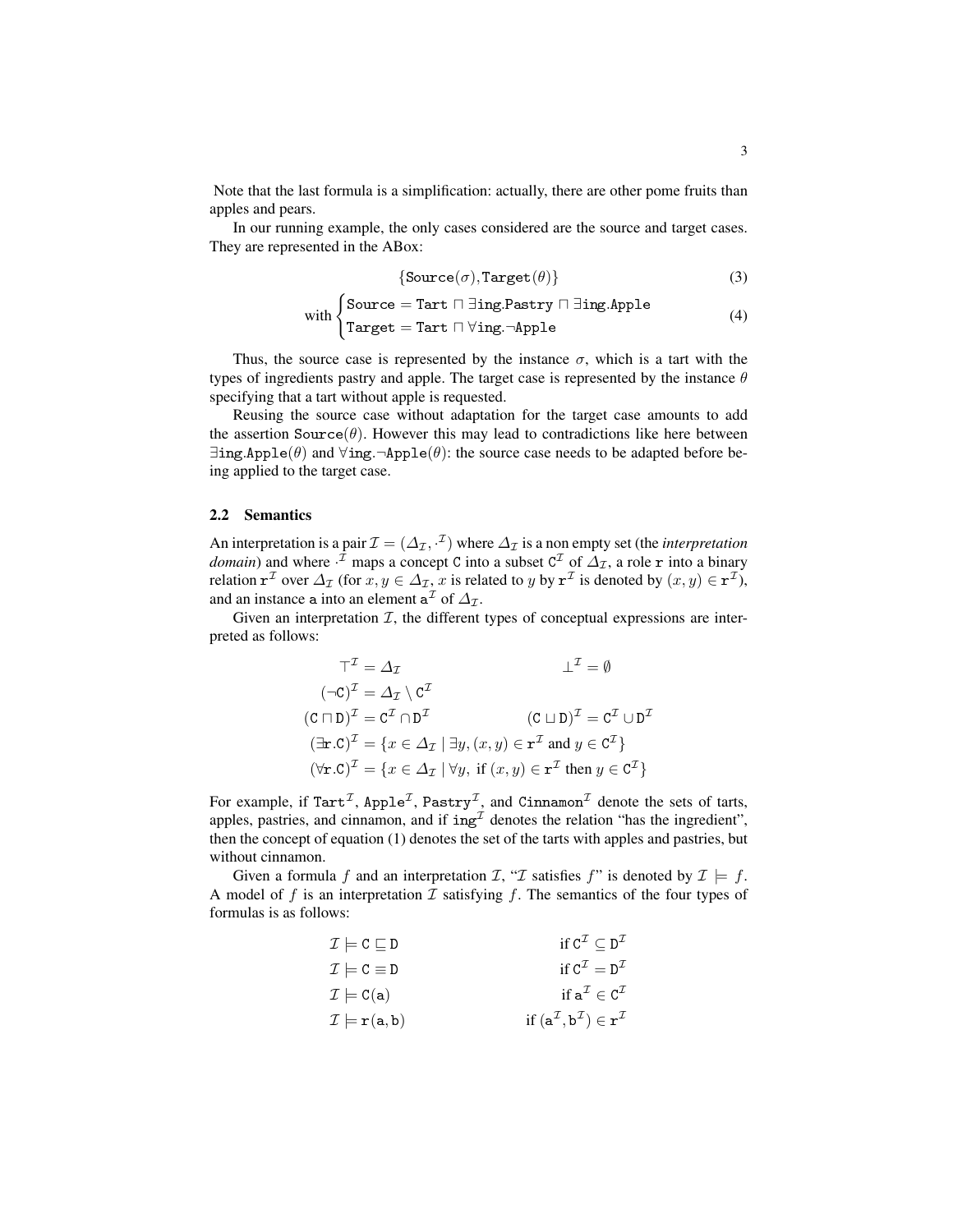Given a knowledge base  $KB$  and an interpretation  $I, I$  satisfies  $KB$  –denoted by  $\mathcal{I} \models$  KB– if  $\mathcal{I} \models f$  for each  $f \in$  KB. A *model* of KB is an interpretation satisfying KB. A knowledge base KB entails a formula f –denoted by  $KB \models f$ – if every model of KB is a model of  $f$ . A tautology is a formula  $f$  satisfied by any interpretation. " $f$  is a tautology" is denoted by  $\models f$ . Two knowledge bases are said to be equivalent if every model of one of them is a model of the other one and vice-versa.

#### 2.3 Inferences

Let KB be a knowledge base. Some classical inferences on  $\mathcal{ALC}$  consist in checking if  $KB \models f$ , for some formula f. For instance, checking if  $KB \models C \sqsubseteq D$  is called the *subsumption test*: it tests whether, according to the knowledge base, the concept  $C$  is more specific than the concept  $D$ , and thus is useful for organising concepts in hierarchies (e.g., index hierarchies of CBR systems).

The *concept classification* consists, given a concept  $C$ , in finding the atomic concepts A appearing in KB such that KB  $\models C \sqsubseteq A$  (the subsumers of C) and the atomic concepts B appearing in KB such that KB  $\models B \sqsubseteq C$  (the subsumees of C). The *instance classification* consists, given an instance a, in finding the atomic concepts A appearing in KB such that  $KB \models A(a)$ . These two inferences can be used for case retrieval in a CBR system.

The *ABox satisfiability* consists in checking, given an ABox, whether there exists a model of this ABox, given a knowledge base KB. Some other important inferences can be reduced to it, for instance:

$$
KB \models C \sqsubseteq D \quad \text{iff} \quad \{ (C \sqcap \neg D)(a) \} \text{ is not satisfiable, given KB}
$$

where  $a$  is a new instance (not appearing neither in  $C$ , nor in  $KB$ ). ABox satisfiability is also used to detect contradictions, e.g. the one mentioned at the end of section 2.1. It can be computed thanks to the most popular inference mechanism for  $ALC$  presented in next section.

#### 2.4 A classical deduction procedure in  $ALC$ : the tableau method

Let KB be a knowledge base,  $\mathcal{T}_0$ , be the TBox of KB and  $\mathcal{A}_0$ , be the ABox of KB. The procedure aims at testing whether  $A_0$  is satisfiable or not, given KB.

**Preprocessing.** The first step of the preprocessing consists in substituting  $\mathcal{T}_0$  by an equivalent  $\mathcal{T}'_0$  of the form  $\{\top \sqsubseteq K\}$ , for some concept K. This can be done by first, substituting each formula  $C \equiv D$  by two formulas  $C \sqsubseteq D$  and  $D \sqsubseteq C$ . The resulting TBox is of the form  ${C_i \sqsubseteq D_i}_{1 \leq i \leq n}$  and it can be shown that it is equivalent to  ${\top \sqsubseteq K}$ , with

$$
K = (\neg C_1 \sqcup D_1) \sqcap \ldots \sqcap (\neg C_n \sqcup D_n)
$$

The second step of the preprocessing is to put  $T_0$  and  $A_0$  under negative normal form (NNF), i.e., by substituting each concept appearing in them by an equivalent concept such that the negation sign  $\neg$  appears only in front of an atomic concept. It is always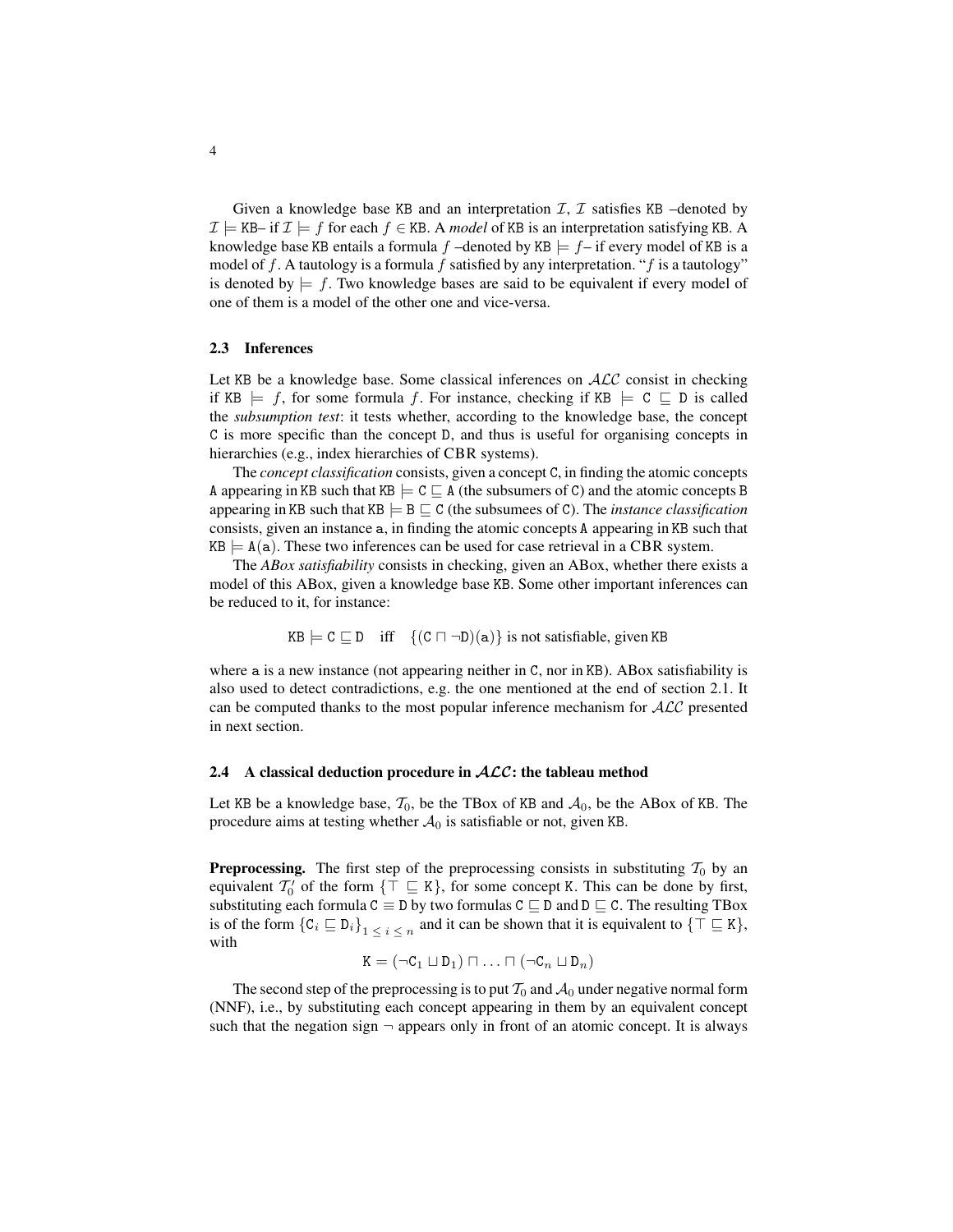possible to do so, by applying, as long as possible, the following equivalences (from left to right):

$$
\neg T \equiv \bot
$$
  
\n
$$
\neg (C \sqcap D) \equiv \neg C \sqcup \neg D
$$
  
\n
$$
\neg T \equiv \bot
$$
  
\n
$$
\neg L \equiv T
$$
  
\n
$$
\neg \neg C \equiv C
$$
  
\n
$$
\neg (C \sqcup D) \equiv \neg C \sqcap \neg D
$$
  
\n
$$
\neg T \equiv \bot
$$
  
\n
$$
\neg \neg C \equiv C
$$
  
\n
$$
\neg \neg C \equiv C
$$

For example, the concept  $\neg(\forall r.(\neg A \sqcup \exists s.B))$  is equivalent to the following concept under NNF:  $\exists$ r.(A  $\sqcap \forall$ s.¬B).

The TBox of DK given in equation (2) is equivalent to  $\{\top \sqsubset K\}$  under NNF with

$$
K = (\neg \text{Apple} \sqcup \text{PomeFruit}) \sqcap (\neg \text{Pear} \sqcup \text{PomeFruit})
$$
  

$$
\sqcap (\neg \text{PomeFruit} \sqcup \text{Apple} \sqcup \text{Pear})
$$

(technically, to obtain this concept, the equivalence  $C \sqcup \bot \equiv C$  has also been used).

**Main process.** Given  $\mathcal{T}_0 = \{ \top \sqsubseteq K \}$  a TBox and  $\mathcal{A}_0$  an ABox, both under NNF, the tableau method handles sets of ABoxes, starting with the singleton  $\mathcal{D}_0 = {\{\mathcal{A}_0^K\}}$ , with

 $\mathcal{A}_0^{\mathsf{K}} = \mathcal{A}_0 \cup \{ \mathsf{K}(\mathsf{a}) \mid \mathsf{a} \text{ is an instance appearing in } \mathcal{A}_0 \}$ 

Such a set of ABoxes  $\mathcal D$  is to be interpreted as a disjunction:  $\mathcal D$  is satisfiable iff at least one  $A \in \mathcal{D}$  is satisfiable.

Each further step consists in transforming the current set of ABoxes  $D$  into another one  $\mathcal{D}'$ , applying some transformation rules on ABoxes: when a rule  $\varrho$ , applicable on an ABox  $A \in \mathcal{D}$ , is selected by the process, then  $\mathcal{D}' = (\mathcal{D} \setminus \{A\}) \cup \{A^1, \dots, A^p\}$  where the  $A^i$  are obtained by applying  $\varrho$  on A (see further, for the description of the rules).

The process ends when no transformation rule is applicable.

An ABox is *closed* when it contains a *clash*, i.e. an obvious contradiction given by two assertions of the form  $A(a)$  and  $(\neg A)(a)$ .

Therefore, a closed ABox is unsatisfiable. An *open* ABox is a non-closed ABox.

An ABox is *complete* if no transformation rule can be applied on it.

Let  $\mathcal{D}_{\text{end}}$  be the set of ABoxes at the end of the process, i.e. when each  $A \in \mathcal{D}$  is complete. It has been proven (see, e.g., [2]) that, with the transformation rules presented below the process always terminates, and  $A_0$  is satisfiable given  $T_0$  iff  $\mathcal{D}_{end}$  contains at least one open ABox.

The transformation rules. There are four transformations rules for the tableau method applied to  $\mathcal{ALC}:$   $\longrightarrow_{\Box}, \longrightarrow_{\forall}$ , and  $\longrightarrow_{\exists}^{\kappa}$ . None of these rules are applicable on a closed ABox. The order of these rules affects only the performance of the system, with the exception of rule  $\longrightarrow_{\exists}^{K}$  that must be applied only when no other rule is applicable on the current set of ABoxes (to ensure termination). These rules roughly corresponds to deduction steps: they add assertions deduced from existing assertions.<sup>1</sup>

 $1$  To be more precise, each of them transforms a disjunction of ABoxes  $D$  into another disjunction of ABoxes  $\mathcal{D}'$  such that given  $\mathcal{T}_0$ ,  $\mathcal{D}$  is satisfiable iff  $\mathcal{D}'$  is satisfiable.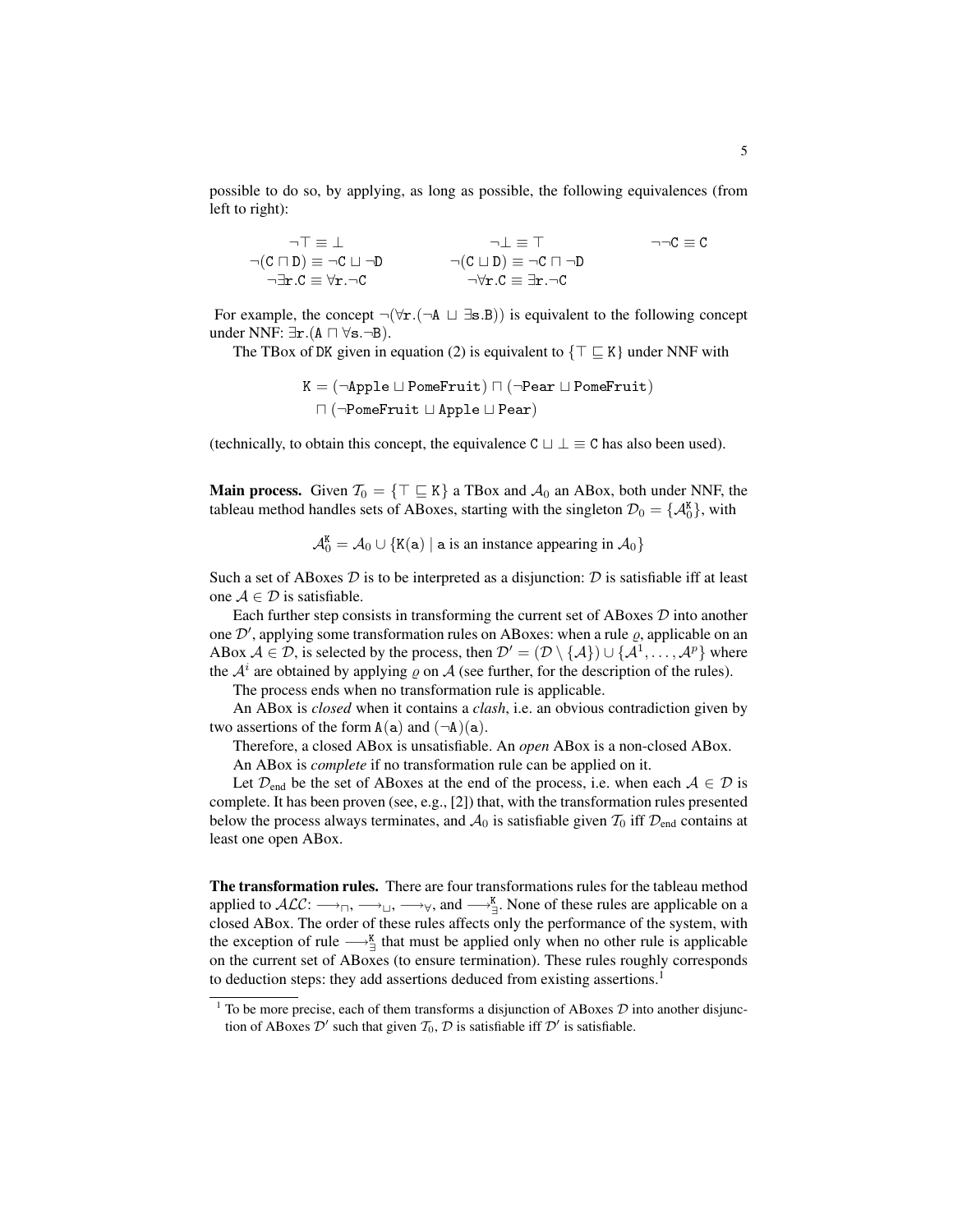The rule  $\longrightarrow$ <sub> $\sqcap$ </sub> is applicable on an ABox A if this latter contains an assertion of the form  $(C_1 \sqcap \ldots \sqcap C_p)(a)$ , and is such that at least one assertion  $C_k(a)$   $(1 \leq k \leq p)$  is not an element of  $A$ . The application of this rule returns the ABox  $A'$  defined by

$$
\mathcal{A}' = \mathcal{A} \cup \{ \mathsf{C}_k(\mathtt{a}) \mid 1 \leq k \leq p \}
$$

The rule  $\longrightarrow$ <sub>⊔</sub> is applicable on an ABox A if this latter contains an assertion of the form  $(C_1 \sqcup ... \sqcup C_p)(a)$  but no assertion  $C_k(a)$   $(1 \leq k \leq p)$ . The application of this rule returns the ABoxes  $\mathcal{A}^1$ , ...,  $\mathcal{A}^p$  defined, for  $1 \leq k \leq p$ , by:

$$
\mathcal{A}^k = \mathcal{A} \cup \{\mathtt{C}_k(\mathtt{a})\}
$$

The rule  $\longrightarrow_{\forall}$  is applicable on an ABox A if this latter contains two assertions, of respective forms  $(\forall r.C)(\texttt{a})$  and  $r(\texttt{a},\texttt{b})$  (with the same r and  $\texttt{a})$ , and if A does not contain the assertion  $C(b)$ . The application of this rule returns the ABox  $A'$  defined by

$$
\mathcal{A}' = \mathcal{A} \cup \{C(b)\}
$$

The rule  $\longrightarrow_{\exists}^{K}$  is applicable on an ABox if

- (i) A contains an assertion of the form  $(\exists r.C)(\alpha);$
- (ii) A does not contain both an assertion of the form  $r(a, b)$  and an assertion of the form  $C(b)$  (with the same  $b$ , and with the same  $C$  and  $a$  as in previous condition);
- (iii) There is no instance c such that  $\{C \mid C(a) \in \mathcal{A}\} \subseteq \{C \mid C(c) \in \mathcal{A}\}.^2$

If these conditions are applicable, let b be a new instance. The application of this rule returns the ABox  $A'$  defined by

$$
\mathcal{A}' = \mathcal{A} \cup \{ \mathbf{r}(\mathbf{a}, \mathbf{b}), \mathbf{C}(b) \} \cup \{ \mathbf{K}(\mathbf{b}) \}
$$

Note that the TBox  $\mathcal{T}_0 = {\top \sqsubseteq K}$  is used here: since a new instance b is introduced, this instance must satisfy the TBox, which corresponds to the assertion  $K(b)$ .

*Remark 1.* After the application of any of these rules on an ABox of D, the resulting  $\mathcal{D}'$  is equivalent to  $\mathcal{D}$ .

Example. Let us consider the example given at the end of section 2.1. Pretending that the source case represented by the instance  $\sigma$  can be applied to the target case represented by the instance  $\theta$  amounts to identify these two instances, e.g., by substituting σ by θ. This leads to the ABox  $A_0 = \{Source(\theta), Target(\theta)\}$  (with Source and Target defined in (4)). The figure 1 represents this process. The entire tree represents the final set of ABoxes  $\mathcal{D}_{end}$ : each of the two branches represents a complete ABox  $A \in \mathcal{D}_{end}$ . At the beginning of the process, the only nodes of this tree are Source $(\theta)$ , Target $(\theta)$ , and K $(\theta)$ : this corresponds to  $\mathcal{D}_0 = \{\mathcal{A}_0^K\}$ . Then, the transformation rules are applied. Note that only the rule  $\longrightarrow$  $\Box$  leads to branching. When a clash is detected in a branch (e.g.  $\{Apple(a), (\neg Apple)(a)\}\$ ) the branch represents a closed ABox (the clash is symbolised with  $\square$ ). Note that the two final ABoxes are closed, meaning that  $\{\text{Source}(\theta), \text{Target}(\theta)\}\$ is not satisfiable: the source case needs to be adapted for being reused in the context of the target case.

<sup>2</sup> This third condition is called the *set-blocking* condition and is introduced to ensure the termination of the algorithm.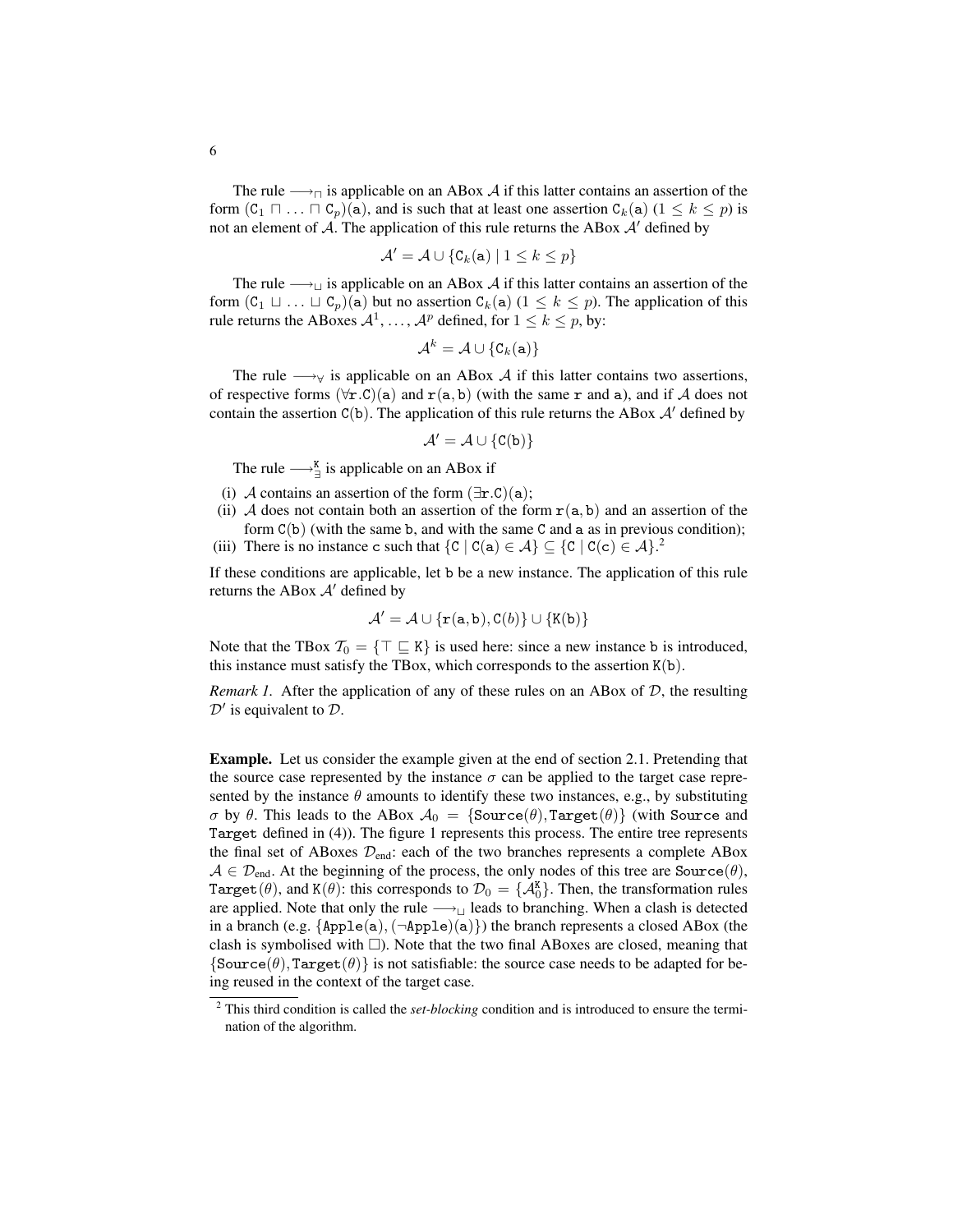

Fig. 1. Application of the tableau method proving that the ABox {Source( $\theta$ ), Target( $\theta$ )} is not satisfiable, given the TBox  $\{\top \sqsubseteq K\}$  (for the sake of readability, the applications of the rules →⊥ have not been represented; moreover, the order of application of rules has been chosen to make the example illustrative).

# 3 An Algorithm of Adaptation in  $ALC$

As seen in section 2.1, the reuse of the source case without adaptation may lead to a contradiction between Source( $\theta$ ) and Target( $\theta$ ). The adaptation algorithm presented in this section aims at solving this contradiction by weakening (generalising)  $Source(\theta)$ so as to restore consistency, to apply to the target case  $\theta$  what can be kept from Source.

#### 3.1 Parameters and Result of the Algorithm

The parameters of the algorithm are DK,  $\mathcal{A}^{\sigma}_{\text{srce}}, \mathcal{A}^{\theta}_{\text{tgt}}$ , and cost. Its result is  $\mathcal{D}$ .

DK is a knowledge base in  $ALC$  representing the domain knowledge. In the running example, its ABox is empty, but in general, it may contain assertions.

The source and target cases are represented by two ABoxes that are satisfiable given DK:  $A_{\text{srce}}^{\sigma}$  and  $A_{\text{tgt}}^{\theta}$ , respectively. More precisely, the source case is reified by an instance  $\sigma$  and  $\mathcal{A}^{\sigma}_{\text{srce}}$  contains assertions about it. In the example above,  $\mathcal{A}^{\sigma}_{\text{srce}}$  contains only one assertion,  $Source(\sigma)$ . Similarly, the target case is represented by an instance θ and  $\mathcal{A}^{\theta}_{\text{tgt}}$  contains assertions about θ (only one assertion in the example: Target(θ)).

The parameter cost is a function associating to a literal  $\ell$  a numerical value  $cost(\ell) > 0$ , where a literal is either an atomic concept (positive literal) or a concept of the form  $\neg A$  where A is atomic (negative literal). Intuitively, the greater  $\cos t(\ell)$ is, the more difficult it is to give up the truth of an assertion  $\ell(a)$ .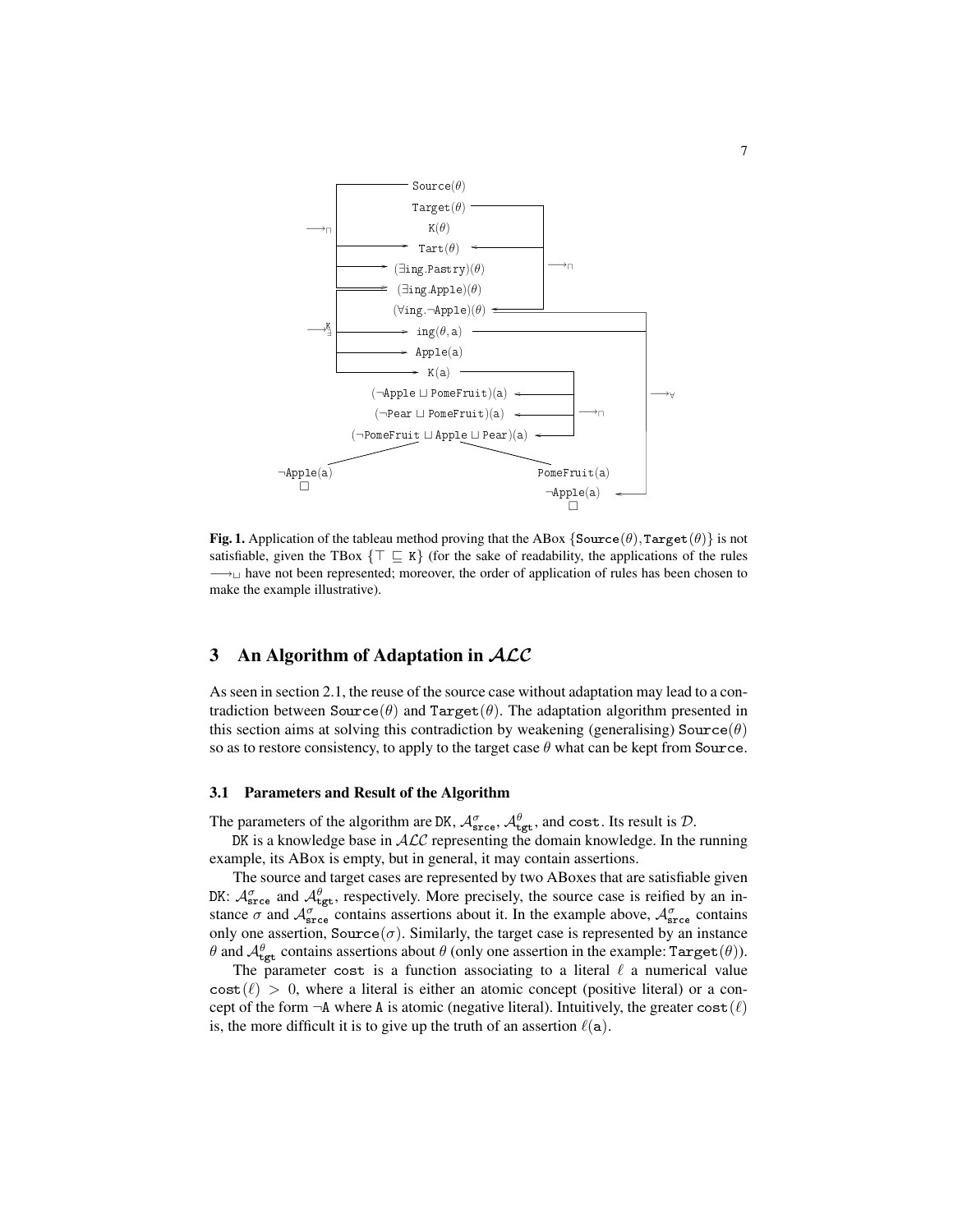The algorithm returns  $D$ , a set of ABoxes  $\mathcal A$  solving the target case by adapting the source case:  $A \models A_{\text{tgt}}^{\theta}$  and A reuses "as much as possible"  $A_{\text{srce}}^{\sigma}$ . It may occur that  $D$  contains several ABoxes; in this situation, the knowledge of the system, in particular the cost function, is not complete enough to make a choice, thus it it up to the user to select an  $A \in \mathcal{D}$  (ultimately, by a random choice).

### 3.2 Steps of the Algorithm

The algorithm is composed of the following steps:

**Preprocessing.** Let  $\mathcal{T}_{DK}$  and  $\mathcal{A}_{DK}$  be the TBox and ABox of DK. Let K be a concept under NNF such that  $\mathcal{T}_{DK}$  is equivalent to  $\{\top \sqsubseteq K\}$ .  $\mathcal{A}_{DK}$  is simply added to the ABoxes:

 $\mathcal{A}^{\sigma}_{\texttt{srce}} \leftarrow \mathcal{A}^{\sigma}_{\texttt{srce}} \cup \mathcal{A}_{\texttt{DK}} \qquad \qquad \mathcal{A}^{\theta}_{\texttt{tgt}} \leftarrow \mathcal{A}^{\theta}_{\texttt{tgt}} \cup \mathcal{A}_{\texttt{DK}}$ 

Then,  $\mathcal{A}_{\text{srce}}^{\sigma}$  and  $\mathcal{A}_{\text{tgt}}^{\theta}$  are put under NNF.

Pretending that the source case solves the target problem. Reusing  $A_{\text{src}}^{\sigma}$  for the instance  $\theta$  reifying the target case is done by assimilating the two instances  $\sigma$  and  $\theta$ . This leads to the ABox  $A_{\text{srce}}^{\theta}$ , obtained by substituting  $\sigma$  by  $\theta$  in  $A_{\text{srce}}^{\sigma}$ . Let  $A_{\text{srce,tgt}}^{\theta}$  $\mathcal{A}_{\text{src}}^{\theta} \cup \mathcal{A}_{\text{tgt}}^{\theta}$ . If  $\mathcal{A}_{\text{srce,tgt}}^{\theta}$  is satisfiable given DK, then the straightforward reuse of the source case does not lead to any contradiction with the specification of the target case, so it just adds information about it. For example, let  $\mathcal{A}^{\sigma}_{\text{srce}} = {\text{Source}(\sigma)}$  given by equation (3), let  $\mathcal{A}^{\theta}_{\texttt{tgt}}~=~\{\texttt{ Tart}(\theta),\texttt{ing}(\theta,\texttt{p}),\texttt{FlakyPasty}(\texttt{p})\}$  (i.e., "I want a tart with flaky pastry"), and the domain knowledge be  $DK' = DK \cup \{FlakyPastry \sqsubseteq$ Pastry}, with DK defined in (2). With this example, it can be shown that  $\mathcal{A}^{\theta}_{\texttt{srce}, \texttt{tgt}}$  is satisfiable given DK' and it corresponds to an apple tart with flaky pastry.

In many situations, however,  $\mathcal{A}^{\theta}_{\text{srce}, \text{tgt}}$  is not satisfiable given DK. This holds for the running example. The principle of the adaptation algorithm consists in repairing  $\mathcal{A}^{\theta}_{\text{srce}, \text{tgt}}$ . By "repairing"  $\mathcal{A}^{\theta}_{\text{srce}, \text{tgt}}$  we mean modifying it so as to make it complete and clash-free, and thus consistent. Removing clashes is not enough for that, the formulas from which they were were generated should be removed too. This motivates the introduction in section 3.2 of the AGraphs that extend ABoxes by keeping track of the application of rules. Moreover, to have a more fine-grained adaptation,  $A^{\theta}_{\text{srce}}$  and  $A^{\theta}_{\text{tgt}}$ are completed by tableau before being combined.

Applying the tableau method on  $\mathcal{A}^{\theta}_{\text{srce}}$  and on  $\mathcal{A}^{\theta}_{\text{tgt}},$  with memorisation of the transformation rule applications. In order to implement this step and the next ones, the notion of *assertional graph* (or *AGraph*) is introduced. An *AGraph*  $G$  is a simple graph whose set of nodes,  $\textit{Nodes}(G)$ , is an ABox, and whose edges are labelled by transformation rules: if  $(\alpha, \beta) \in Edges(\mathcal{G})$ , the set of directed edges of  $\mathcal{G}$ , then  $\lambda_G(\alpha, \beta) = \varrho$  indicates that  $\beta$  has been obtained by applying  $\varrho$  on  $\alpha$  and, possibly, on other assertions ( $\lambda$ <sup>G</sup> is the labelling function of the graph  $\mathcal{G}$ ).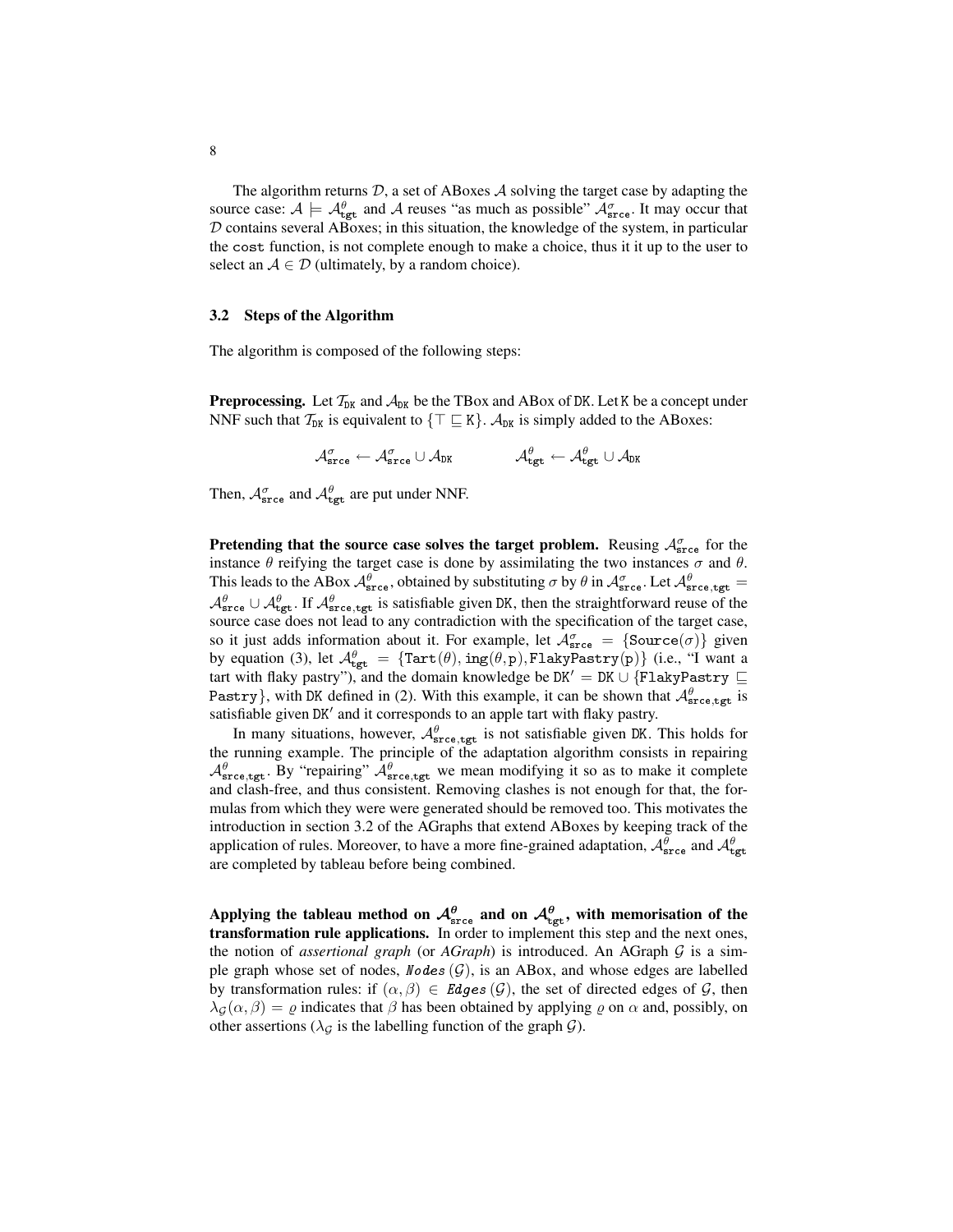The tableau method on AGraphs is based on the transformation rules  $\implies_{\Box}$ ,  $\implies_{\Box}$ ,  $\Rightarrow$   $\forall$ , and  $\Rightarrow$   $\frac{R}{3}$ . They are similar to the transformation rules on ALC ABoxes, with some differences.

The rule  $\Longrightarrow_{\Box}$  is applicable on an AGraph G if

- (i) G contains a node  $\alpha$  of the form  $(C_1 \sqcap \ldots \sqcap C_n)(a)$ ;
- (ii)  $\mathcal{G} \,\neq\, \mathcal{G}'$  (i.e., Nodes  $(\mathcal{G}) \,\neq\,$  Nodes  $(\mathcal{G}')$  or Edges  $(\mathcal{G}) \,\neq\,$  Edges  $(\mathcal{G}'))$  with  $\mathcal{G}'$ defined by

$$
\text{Nodes } (\mathcal{G}') = \text{Nodes } (\mathcal{G}) \cup \{C_k(a) \mid 1 \leq k \leq p\}
$$
\n
$$
\text{Edges } (\mathcal{G}') = \text{Edges } (\mathcal{G}) \cup \{(\alpha, C_k(a)) \mid 1 \leq k \leq p\}
$$
\n
$$
\lambda_{\mathcal{G}'}(\alpha, C_k(a)) = \Longrightarrow_{\sqcap} \text{for } 1 \leq k \leq p
$$
\n
$$
\lambda_{\mathcal{G}'}(e) = \lambda_{\mathcal{G}}(e) \text{ for } e \in \text{Edges } (\mathcal{G})
$$

Under these conditions, the application of the rule returns  $\mathcal{G}'$ .

The main difference between rule  $\longrightarrow$ <sub>□</sub> on ABoxes and rule  $\Longrightarrow$ <sub>□</sub> on AGraphs is that the latter may be applicable to  $\alpha = (C_1 \cap ... \cap C_p)(a)$  even when  $C_k(a) \in$ *Nodes*  $(G)$  for each  $k, 1 \leq k \leq p$ . In this situation, *Nodes*  $(G') =$  *Nodes*  $(G)$  but *Edges*  $(G') \neq Edges(G)$ : a new edge  $(\alpha, C_k)$  indicates here that  $\alpha \models C_k(a)$  and thus, if  $C_k(a)$  has to be removed, then  $\alpha$  has also to be removed (see further, the repair step of the algorithm).

The rules  $\Longrightarrow$ <sub>⊔</sub>,  $\Longrightarrow_{\forall}$ , and  $\Longrightarrow_{\exists}^{\mathbb{K}}$  are modified respectively from  $\longrightarrow_{\sqcup}$ ,  $\longrightarrow_{\forall}$ , and  $\longrightarrow_{\exists}^{K}$  similarly. They are detailed in figure 2.

The tableau method presented in section 2.4 can be applied, given the TBox {⊤ ⊑  $K$  and an ABox  $\mathcal{A}_0$ . The only difference is that AGraphs are manipulated instead of ABoxes, which involves that (1) an initial AGraph  $\mathcal{G}_0$  has to be built from  $\mathcal{A}_0$  (it is such that *Nodes* ( $\mathcal{G}_0$ ) =  $\mathcal{A}_0$  and *Edges* ( $\mathcal{G}_0$ ) =  $\emptyset$ ), (2) the rules  $\implies$  are used instead of the rules −→· , and (3) the result is a set of open and complete AGraphs (which is empty iff  $\mathcal{G}_0$  is not satisfiable given  $\{\top \sqsubseteq K\}$ ).

Let  $\{\mathcal{G}_i\}_{1 \leq i \leq m}$  and  $\{\mathcal{H}_j\}_{1 \leq j \leq n}$  be the sets of open and complete AGraphs obtained by applying the tableau method respectively on  $A_0 = A_{\text{srce}}^{\theta}$  and  $A_{\text{tgt}}^{\theta}$ . If  $\mathcal{A}^{\theta}_{\texttt{src}}$  and  $\mathcal{A}^{\theta}_{\texttt{tgt}}$  are satisfiable, then  $m \neq 0$  and  $n \neq 0$ . If  $m = 0$  or  $n = 0$ , the algorithm stops with value  $\mathcal{D} = \{ \mathcal{A}^{\theta}_{\texttt{tgt}} \}.$ 

Generating explicit clashes from  $G_i$  and  $H_j$ . A new kind of assertion, reifying the notion of clash, is considered: the *clash assertion*  $\Box \pm A(a)$  reifies the clash { $A(a)$ ,  $(\neg A)(a)$ . The rule  $\Longrightarrow_{\Box}$  generates them. It is applicable on an AGraph G if

(i) G contains two nodes  $A(a)$  and  $(\neg A)(a)$  (with the same A and the same a); (ii)  $\mathcal{G} \neq \mathcal{G}'$  with  $\mathcal{G}'$  defined by

$$
\begin{array}{c} \textit{Nodes}\left(\mathcal{G}'\right)=\textit{Nodes}\left(\mathcal{G}\right)\cup\{\Box\pm\mathrm{A}(\mathtt{a})\}\\ \textit{Edges}\left(\mathcal{G}'\right)=\textit{Edges}\left(\mathcal{G}\right)\cup\left\{\left(\mathrm{A}(\mathtt{a}),\Box\pm\mathrm{A}(\mathtt{a})\right),\left((\neg\mathrm{A})(\mathtt{a}),\Box\pm\mathrm{A}(\mathtt{a})\right)\right\} \\ \textit{ \lambda}_{\mathcal{G}'}(\mathrm{A}(\mathtt{a}),\Box\pm\mathrm{A}(\mathtt{a}))=\lambda_{\mathcal{G}'}(\left(\neg\mathrm{A}\right)(\mathtt{a}),\Box\pm\mathrm{A}(\mathtt{a}) )=\Longrightarrow_{\Box}\\ \textit{ \lambda}_{\mathcal{G}'}(e)=\lambda_{\mathcal{G}}(e)\; \text{for}\; e\in\textit{Edges}\left(\mathcal{G}\right) \end{array}
$$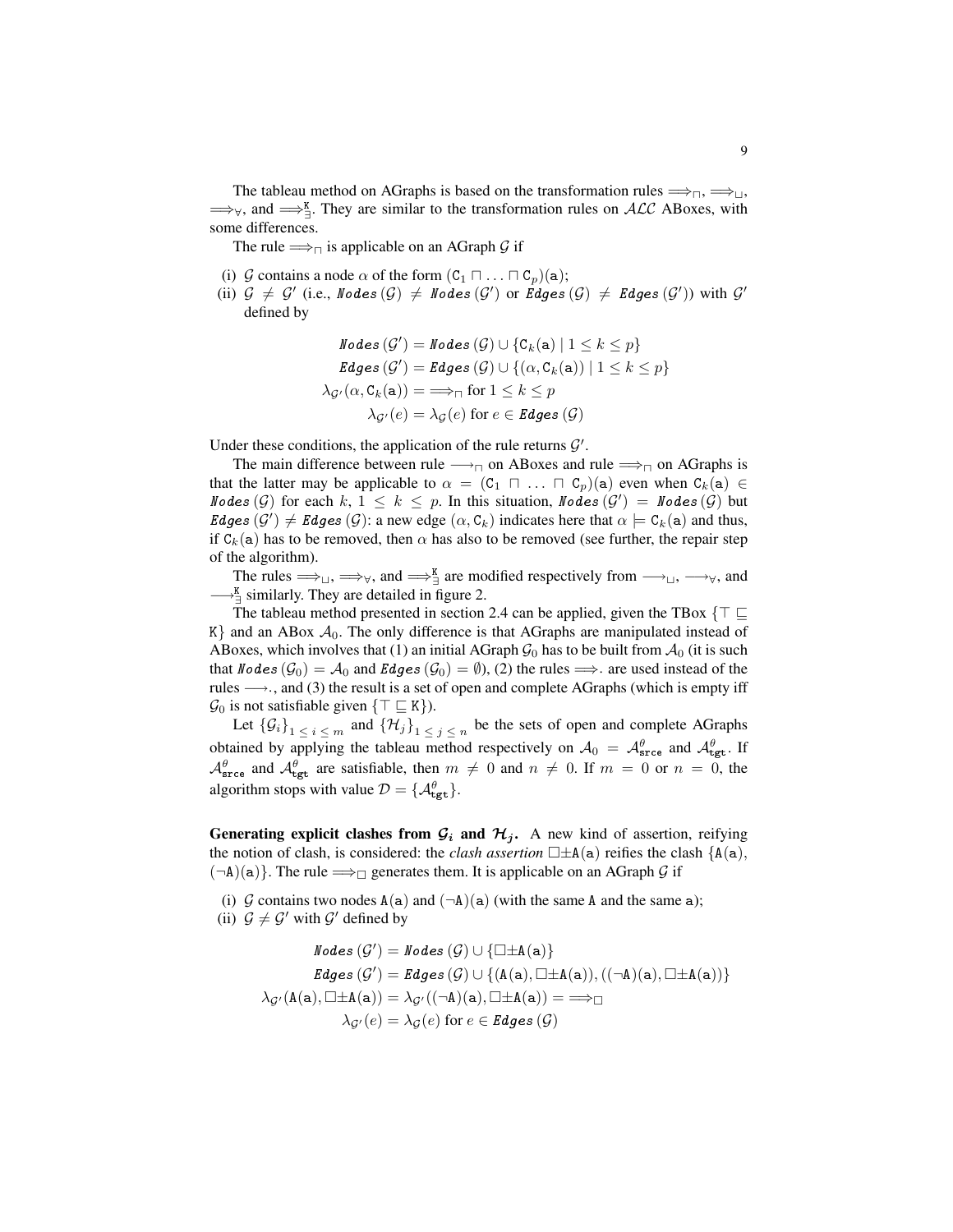A necessary condition for  $\implies$  to be applicable on an AGraph G is that G contains a node  $\alpha$  of the form  $(C_1 \sqcup \ldots \sqcup C_p)(\mathsf{a})$ . If this is the case, then two situations can be considered: (a) G contains no assertion  $C_k(a)$  ( $1 \leq k \leq p$ ). Under these conditions, the application of the rule returns the AGraphs  $\mathcal{G}^1, \ldots, \mathcal{G}^p$  defined, for  $1 \leq k \leq p$ , by

> $\textit{Nodes} \left( \mathcal{G}^k \right) = \textit{Nodes} \left( \mathcal{G} \right) \cup \{ \texttt{C}_k(\texttt{a}) \}$  $\textit{Edges}~({\mathcal G}^k) = \textit{Edges}~({\mathcal G}) \cup \{(\alpha,{\mathtt C}_k({\mathtt a}))\}$  $\lambda_{\mathcal{G}^k}(\alpha, \mathbf{C}_k(\mathbf{a})) = \Longrightarrow$  $\lambda_{G^k}(e) = \lambda_{\mathcal{G}}(e)$  for  $e \in \mathit{Edges}(\mathcal{G})$

(b) G contains one or several assertions  $\beta_k = C_k(a)$  such that  $(\alpha, \beta_k) \notin \mathbf{Edges}(\mathcal{G})$ . In this condition,  $\Longrightarrow$   $\Box$  returns the AGraph  $\mathcal{G}'$  obtained by adding to  $\mathcal{G}$  these edges  $(\alpha, \beta_k)$ , with  $\lambda_{G'}(\alpha, \beta_k) = \Longrightarrow$ 

The rule  $\Longrightarrow_{\forall}$  is applicable on an AGraph G if

(i) G contains a node  $\alpha_1$  of the form  $(\forall r.C)(a)$  and a node  $\alpha_2$  of the form  $r(a, b)$ ; (ii)  $\mathcal{G} \neq \mathcal{G}'$  with  $\mathcal{G}'$  defined by

- $\mathit{Nodes}(\mathcal{G}') = \mathit{Nodes}(\mathcal{G}) \cup \{C(b)\}$  $Edges(\mathcal{G}') = Edges(\mathcal{G}) \cup \{(\alpha_1, \texttt{C}(\texttt{b})), (\alpha_2, \texttt{C}(\texttt{b}))\}$  $\lambda_{G'}(\alpha_1, \mathtt{C(b)}) = \lambda_{G'}(\alpha_2, \mathtt{C(b)}) = \Longrightarrow_{\forall}$ 
	- $\lambda_{\mathcal{G}'}(e) = \lambda_{\mathcal{G}}(e)$  for  $e \in \mathit{Edges}(\mathcal{G})$

Under these conditions, the application of the rule returns  $\mathcal{G}'$ .

The rule  $\Longrightarrow_{\exists}^{\mathbf{K}}$  is applicable on an AGraph  $\mathcal{G}$  if

- (i) G contains a node  $\alpha$  of the form  $(\exists$ **r**.C)(**a**);
- (ii) (a) Either G does not contain both  $r(a, b)$  and  $C(b)$ , for any instance b;
	- (b) Or G contains two assertions  $\beta_1 = \mathbf{r}(\mathbf{a}, \mathbf{b})$  and  $\beta_2 = \mathbf{C}(\mathbf{b})$ , such that  $(\alpha, \beta_1) \notin$ *Edges* ( $G$ ) or  $(\alpha, \beta_2) \notin Edges(G);$
- (iii) There is no instance c such that  $\{C \mid C(a) \in \mathbb{N} \text{odes } (\mathcal{G})\} \subseteq \{C \mid C(c) \in \mathbb{N} \text{odes } (\mathcal{G})\}$ (set-blocking condition, introduced for ensuring termination of the algorithm).

If condition (ii-a) holds, let b be a new instance. The application of the rule returns  $\mathcal{G}'$  defined by

 $\mathit{Nodes}(\mathcal{G}') = \mathit{Nodes}(\mathcal{G}) \cup \{r(a, b), C(b), K(b)\}$ 

$$
\mathit{Edges}\;(\mathcal{G}')=\mathit{Edges}\;(\mathcal{G})\cup\{(\alpha,\mathtt{r}(\mathtt{a},\mathtt{b})),(\alpha,\mathtt{C}(\mathtt{b}))\}
$$

$$
\lambda_{\mathcal{G}'}(\alpha, \mathbf{r}(\mathbf{a}, \mathbf{b})) = \lambda_{\mathcal{G}'}(\alpha, \mathbf{C}(\mathbf{b})) = \Longrightarrow_{\exists}^{\underline{\kappa}} \newline \lambda_{\mathcal{G}'}(e) = \lambda_{\mathcal{G}}(e) \text{ for } e \in \mathbf{Edges}(\mathcal{G})
$$

Under condition (ii-b), the application of the rule returns  $\mathcal{G}'$  defined by

\n
$$
\text{Nodes } (G') = \text{Nodes } (G)
$$
\n

\n\n $\text{Edges } (G') = \text{Edges } (G) \cup \{(\alpha, \beta_1), (\alpha, \beta_2)\}$ \n

\n\n $\lambda_{G'}(\alpha, \beta_1) = \lambda_{G'}(\alpha, \beta_2) = \Longrightarrow^{\mathbb{K}}_{\exists}$ \n

\n\n $\lambda_{G'}(e) = \lambda_{G}(e) \text{ for } e \in \text{Edges } (G)$ \n

**Fig. 2.** The transformation rules  $\Longrightarrow$   $\sqcup$ ,  $\Longrightarrow$   $\forall$ , and  $\Longrightarrow$   $\frac{K}{3}$ .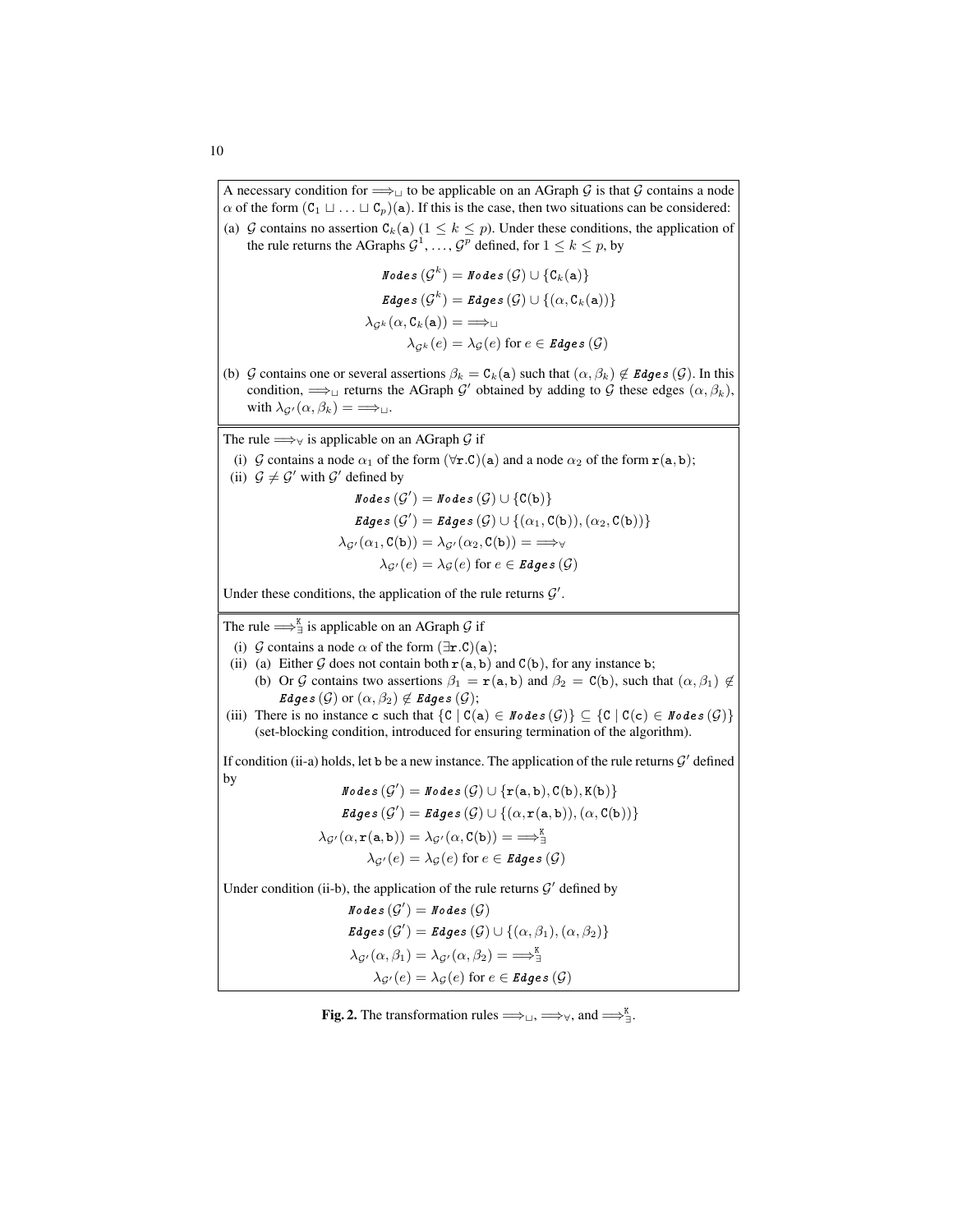Under these conditions, the application of the rule returns  $\mathcal{G}'$ .

The next step of the algorithm is to apply the tableau method on each  $G_i \cup \mathcal{H}_j$ , for each *i* and j,  $1 \le i \le m$ ,  $1 \le j \le n$ , using the transformation rules  $\implies_{\Box}$ ,  $\implies_{\Box}$ ,  $\Rightarrow_{\forall} \Rightarrow_{\exists}^{R}$ , and  $\Rightarrow_{\Box}$ . A difference with the tableau method presented above is that it was useless to apply rules on closed ABoxes (or closed AGraphs). Here, when a rule is applicable to an AGraph containing an assertion clash, it is applied, which may lead to several clashes in the same AGraph.

*Remark 2.* If an assertion clash  $\Box \pm A(a)$  is generated, then this clash is the consequence of assertions of both  $G_i$  and  $H_i$ , otherwise, it would have been a clash generated at the previous step of the algorithm (since these two AGraphs are complete and open).

Repairing the assertion clashes. The previous step has produced a non-empty set  $S_{ij}$  of AGraphs, for each  $G_i \cup \mathcal{H}_i$ . The repair step consists in repairing each of these AGraphs  $\Gamma \in \mathcal{S}_{ij}$  and keeping only the ones that minimise the repair cost.<sup>3</sup> Let  $\Gamma \in$  $S_{ij}$ . If *Γ* contains no assertion clash, this involves that  $G_i \cup H_j$  is satisfiable and so is  $\mathcal{A}_{\texttt{srce}, \texttt{tgt}}^{\hat{\theta}}$ : no adaptation is needed. If  $\Gamma$  contains  $\delta \geq 1$  assertion clashes, then one of them is chosen and the repair according to this clash gives a set of repaired AGraphs Γ ′ containing  $\delta - 1$  clashes. Then, the repair is resumed on  $\Gamma'$ , until there is no more clash.<sup>4</sup> The cost of the global repair is the sum of the costs of each repair. In the following, it is shown how one clash of  $\Gamma$  is repaired.

The principle of the clash repair is to remove assertions of  $\Gamma$  in order to avoid this assertion clash to be re-generated by re-application of the rules. Therefore, the repair of all the assertion clashes must lead to satisfiable AGraphs (this is a consequence of the completeness of the tableau algorithm on  $ALC$ ). For this purpose, the following principle, expressed as an inference rule, is used:

$$
\frac{\varphi \models \beta \qquad \beta \text{ has to be removed}}{\varphi \text{ has to be removed}} \tag{5}
$$

where  $\beta$  is an assertion and  $\varphi$  is a minimal set of assertions such that  $\varphi \models \beta$  ( $\varphi$  is to be understood as the conjunction of its formulas). Removing  $\varphi$  amounts to forget one of the assertions  $\alpha \in \varphi$ : when card $(\varphi) \geq 2$ , there are several ways to remove  $\varphi$ , and thus, there may be several AGraphs  $\Gamma'$  obtained from  $\Gamma$ . The relation  $\models$  linking  $\varphi$  and  $\beta$  is materialised by the edges of  $\Gamma$ . Therefore, on the basis of (5), the removal will be propagated by following these edges  $(\alpha, \beta)$ , from  $\beta$  to  $\alpha$ .

Let  $\beta = \Box \pm A(a)$ , the assertion clash of  $\Gamma$  to be removed. Let  $\alpha^+ = A(a)$  and  $\alpha^- = \neg A(a)$ . At least one of  $\alpha^+$  and  $\alpha^-$  has to be removed.  $\mathcal{H}_j$  being an open and complete AGraph, either  $\alpha^+ \notin \mathcal{H}_j$  or  $\alpha^- \notin \mathcal{H}_j$ . Three types of situation remain:

- If  $\alpha^+ \in \mathcal{H}_j$  then  $\alpha^+$  cannot be removed: it is an assertion generated from  $\mathcal{A}_{\text{tgt}}^{\theta}$ . Then,  $\alpha^-$  has to be removed.

 $3$  In our prototypical implementation of this algorithm, this has been improved by pruning the repair tasks when their cost exceed the current minimum.

<sup>&</sup>lt;sup>4</sup> Some additional nodes may have to be removed to ensure consistency of the repaired AGraph. They are determined by some technical analysis over the set-bockings  $(\Longrightarrow^{\kappa}_{\exists}$ , condition (iii)).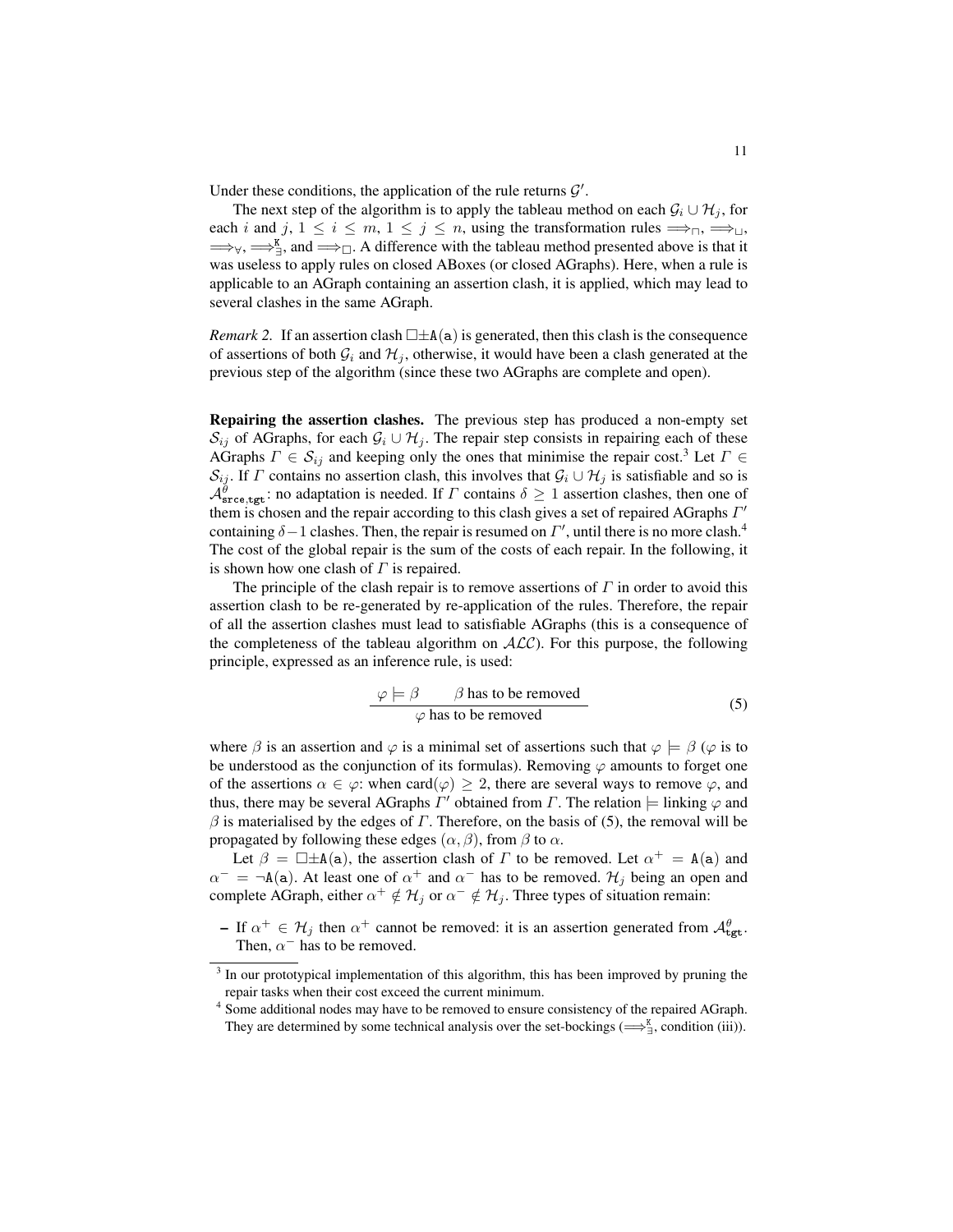- If  $\alpha^- \in \mathcal{H}_j$  then  $\alpha^+$  has to be removed.
- If  $\alpha^+ \notin \mathcal{H}_j$  and  $\alpha^- \notin \mathcal{H}_j$ , then the choice of removal is based on the minimisation of the cost. If  $cost(A) < cost(\neg A)$  then  $\alpha^+$  has to be removed. If  $cost(A) >$  $\text{cost}(\neg A)$  then  $\alpha^-$  has to be removed. If  $\text{cost}(A) = \text{cost}(\neg A)$ , then two AGraphs are generated: one by removing  $\alpha^+$ , the other one, by removing  $\alpha^-$ .

If an assertion  $\beta$  has to be removed, the propagation of the removal for an edge  $(\alpha, \beta)$  such that  $\lambda_{\mathcal{G}}(\alpha, \beta) \in \{\implies_{\Box}, \implies_{\Box}\}$  consists in removing  $\alpha$  (and propagating the removal from  $\alpha$ ).

Let  $\beta$  be an assertion to be removed that has been inferred by the rule  $\Longrightarrow_{\forall}$ . This means that there exist two assertions such that  $\lambda_{\mathcal{G}}(\alpha_1, \beta) = \lambda_{\mathcal{G}}(\alpha_2, \beta) = \Longrightarrow_{\forall}$ . In this situation, two AGraphs are generated, one based on the removal of  $\alpha_1$ , the other one, on the removal of  $\alpha_2$  (when  $\alpha_1$  or  $\alpha_2$  is in  $\mathcal{H}_i$ , only one AGraph is generated).

At the end of the repair process, a non empty set  ${K_k}_{1 \leq k \leq p}$  of AGraphs without clashes has been built. Only the ones that are the result of a repair with a minimal cost are kept. Let  $\mathcal{A}_k = \textit{Nodes}(F_k)$ . The result of the repair is  $\mathcal{D} = \{\mathcal{A}_k\}_{1 \leq k \leq p}$ .

**Transforming the disjunction of ABoxes D.** If  $A, B \in \mathcal{D}$  are such that  $A \models B$ , then the ABoxes disjunctions  $D$  and  $D \setminus \{A\}$  are equivalent. This is used to simplify D by removing such  $A$ <sup>5</sup>. After this simplifying test, each  $A \in \mathcal{D}$  is rewritten to remove the instances i introduced during a tableau process. First, the i's not related, neither directly, nor indirectly, to any non introduced instance by assertions  $r(a, b)$  are removed, meaning that the assertions with such i's are removed (this may occur because of the repair step that may "disconnect" i from non-introduced instances). Then, a "de-skolemisation" process is done by replacing the introduced instances i by assertions of the form  $(\exists r.C)(a)$ . For instance, the set  $\{r(a,i_1), A(i_1), s(i_1,i_2), \neg B(i_2)\}$  is replaced by  $\{(\exists r.((A \cap \exists s. \neg B))(a)\})$ . The final value of D is returned by the algorithm.

Example. Consider the example given at the end of section 2.1. Giving all the steps of the algorithm is tedious, thus only the repairs will be considered.

Several AGraphs are generated and have to be repaired but they all share the same clash  $\Box \pm \text{Apple}(\mathbf{a})$ . Two repairs are possible and the resulting D depends only on the costs  $cost(Apple)$  and  $cost(\neg Apple)$ .

If  $cost(\text{Apple}) < cost(\text{Apple})$ , then  $D = \{A\}$  with A equivalent to (Tart  $\Box$  ∃ing.Pear)( $\theta$ ). The proposed adaptation is a pear tart.

If  $\mathsf{cost}(\mathtt{Apple})\,\geq\,\mathsf{cost}(\lnot \mathtt{Apple}),$  then  $\mathcal{D}\,=\,\{\mathcal{A}\},$  with  $\mathcal{A}\,$  equivalent to  $\mathcal{A}_\mathtt{tgt}^\theta.$ Nothing is learnt from the source case for the target case.

12

<sup>&</sup>lt;sup>5</sup> In our tests, we have used necessary conditions of  $A \models B$  based on set inclusions, with or without the renaming of one introduced instance. This has led to a dramatic reduction of the size of  $D$ , which suggests that the algorithm presented above can be greatly improved, by pruning unnecessary ABox generation.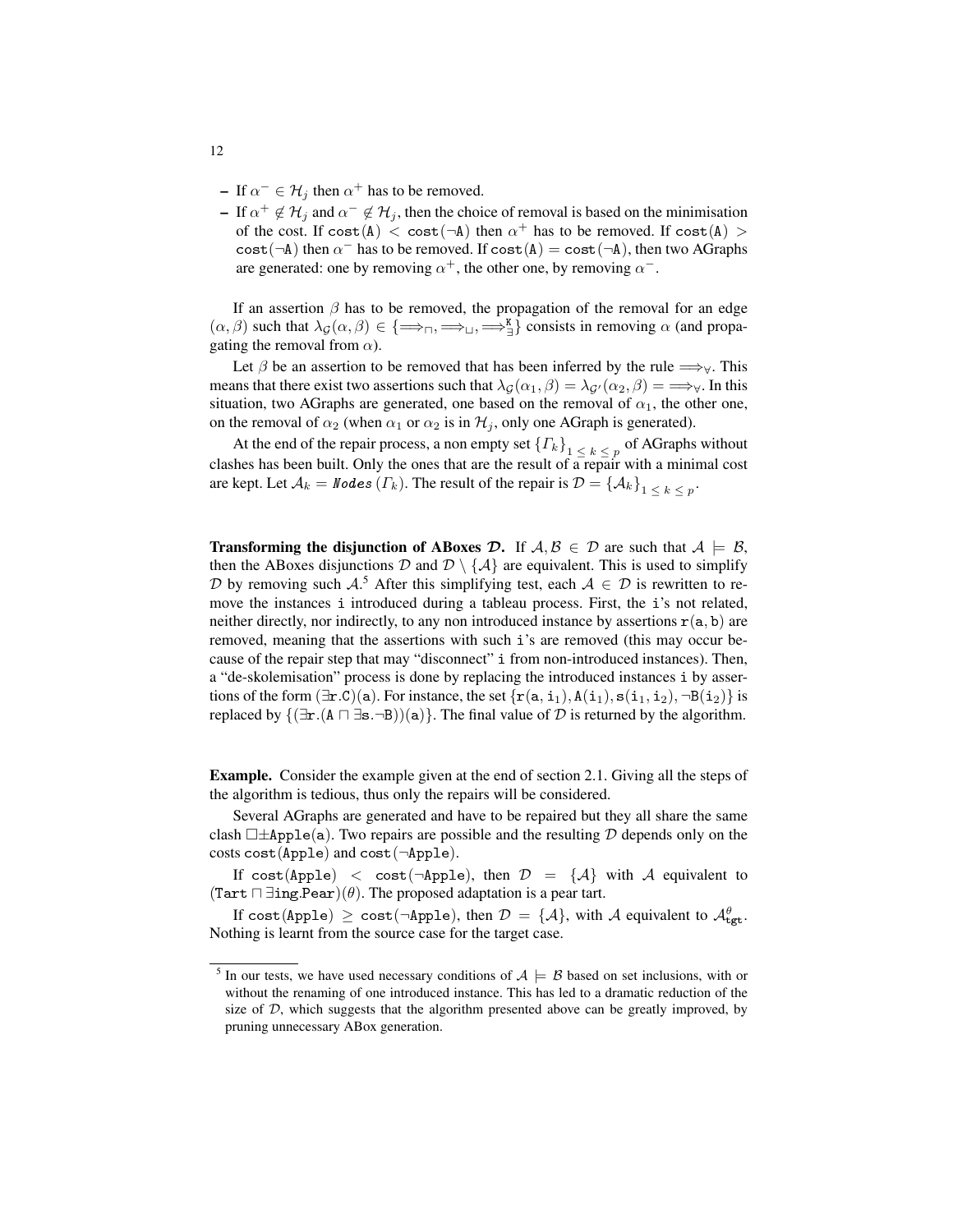#### 3.3 Properties of the Algorithm

The adaptation algorithm terminates. This can be proven using the termination of the tableau algorithm on ABoxes [2]. Repair removes at least one node from finite AGraphs at each step, thus it terminates too.

Every ABox  $\mathcal{A}\in\mathcal{D}$  satisfies Target constraints:  $\mathcal{A}\models\mathcal{A}^{\theta}_{\mathtt{tgt}}.$ 

Provided that  $\mathcal{A}^{\theta}_{\texttt{tgt}}$  is satisfiable, every  $\mathcal{A} \in \mathcal{D}$  is satisfiable. In other words, unless the target case is in contradiction with the domain knowledge, the adaptation provides a consistent result. When  $A^{\theta}_{\texttt{srce}}$  is not satisfiable,  $D$  is equivalent to  $\{A^{\theta}_{\texttt{tgt}}\}$ . This means that when a meaningless<sup>6</sup>  $\mathcal{A}^{\theta}_{\text{srce}}$  is given,  $\mathcal{A}^{\theta}_{\text{tgt}}$  is not altered.

If the source case is applicable under the target case constraints ( $\mathcal{A}^{\theta}_{\tt{srce}, \tt{tgt}} = \mathcal{A}^{\theta}_{\tt{srce}} \cup$  $\mathcal{A}_{\text{tgt}}^{\theta}$  is satisfiable) then D contains a sole ABox which is equivalent to  $\mathcal{A}_{\text{srce,tgt}}^{\theta}$ : the source case is reused without modification to solve the target case.

The adaptation presented here can be considered as a generalisation and specialisation approach to adaptation. The ABoxes  $A \in \mathcal{D}$  are obtained by "generalising"  $\mathcal{A}^{\theta}_{\text{src}}$ into A': some formulas of  $\mathcal{A}^{\theta}_{\text{srce}}$  are dropped for weaker consequences to obtain A' thus  $A \models A'$ , then A' is "specialised" into  $A = A' \cup A_{\text{tgt}}^{\theta}$ .

# 4 Discussion and related work

Beyond matching-based adaptation processes? There are two types of algorithms for the classical deductive inferences in DLs: the tableau algorithm presented above and the structural algorithms. The former is used for expressive DLs (i.e., for  $ALC$  and all the DLs extending  $ALC$ ). The latters are used for the other DLs (for which at least some of the deductive inferences are polynomial). A structural algorithm for the subsumption test  $KB \models C \sqsubseteq D$  consists, after a preprocessing step, in *matching* descriptors of D with descriptors of C. This matching procedure is rather close to the matching procedures used by most of the adaptation procedures, explicitly or not (if the cases have a fixed attribute-value structure, usually, the source and target cases are matched attribute by attribute, and the matching process does not need to be made explicit). Structural algorithms appear to be ill-suited for expressive DLs and tableau algorithms are used instead. The adaptation algorithm presented in this paper, based on tableau method principles, has no matching step (even if one can a posteriori match descriptors of source case and adapted target case). From those observations, we hypothesise that beyond a certain level of expressivity of the representation language, it becomes hardly possible to use matching techniques for an adaptation taking into account domain knowledge.

Other work on CBR and description logics. Despite the advantages of using DLs in CBR, as motivated in the introduction, there are rather few research on CBR and DLs. In [7], concepts of a DL are used as indexes for retrieving plans of a case-based planner, and adaptation is performed in another formalism. In [11], a non expressive DL is used for retrieval and for case base organisation. This work uses in particular the

<sup>&</sup>lt;sup>6</sup> In a logical setting, an inconsistent knowledge base is equivalent to any other inconsistent knowledge base and thus, it is meaningless.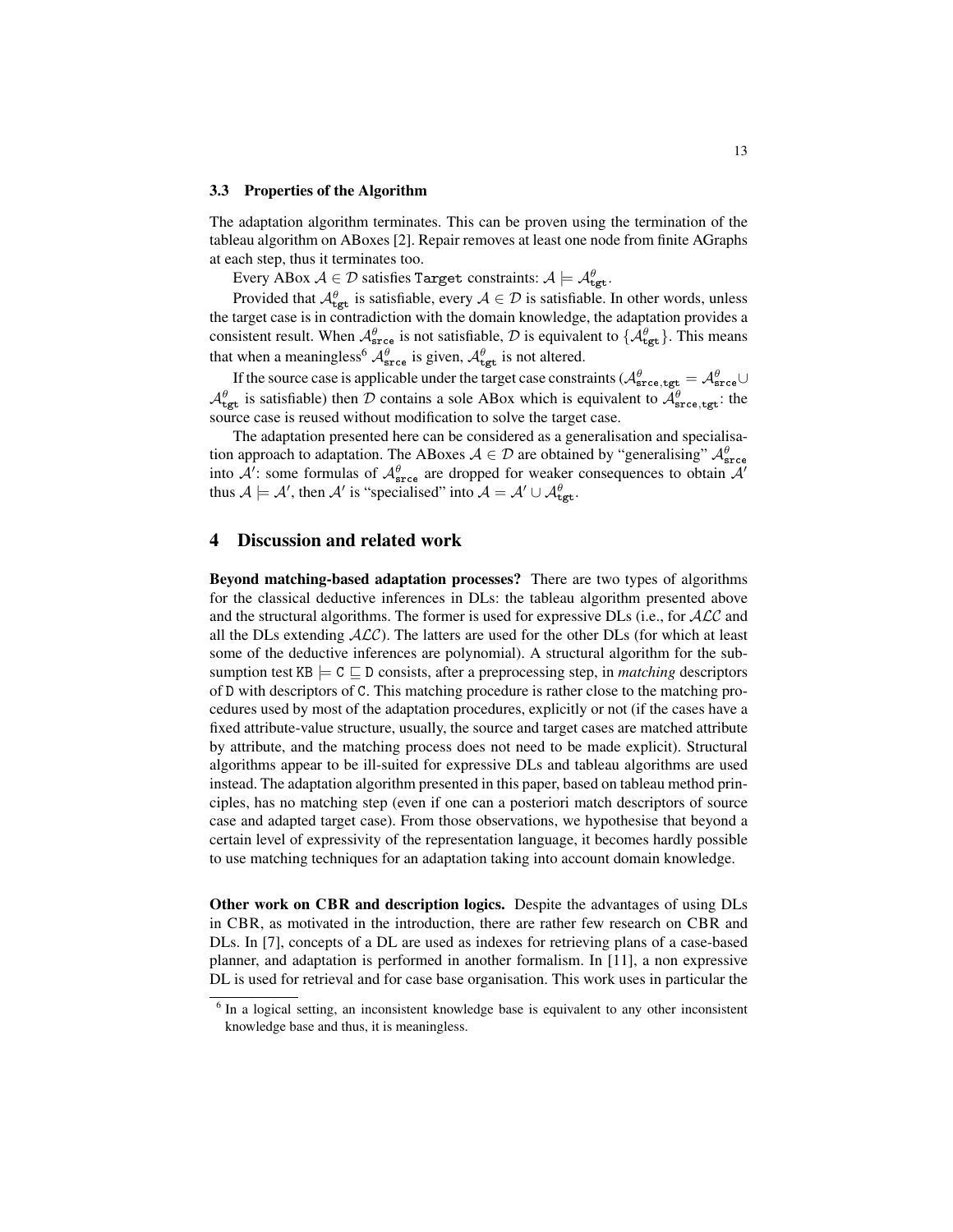notion of *least common subsumer* (LCS) to reify similarity of the concepts representing the source and target cases: the LCS of concepts  $C$  and  $D$  is the more specific concept that is more general than both  $C$  and  $D$  and thus points out their common features. Therefore the LCS inference can be seen as a matching process (that might be used by some adaptation process). In an expressive DL, the LCS of  $C$  and  $D$  is  $C \sqcup D$  (or an equivalent concept), which does not express anything about similar features of C and D.

To our knowledge, the only attempts to define an adaptation process for DLs are [5] and [4]. [5] presents a modelling of the CBR life cycle using DLs. In particular, it presents a substitution approach to adaptation which consists in matching source and target case items by chains of roles (similar to chains of assertions  $r(a_1, a_2)$ ,  $r(a_2, a_3)$ , etc.) in order to point out what substitutions can be done. [4] uses adaptation rules (reformulations) and multi-viewpoint representation for CBR, including a complex adaptation step. By contrast, the algorithm presented in this paper uses mainly the domain knowledge to perform adaptation: a direction of work will be to see how these approaches can be combined.

# 5 Conclusion and Future Work

This paper presents an algorithm for adaptation dedicated to case-based reasoning systems whose cases and domain knowledge are represented in the expressive DL ALC. The first question raised by an adaptation problem is: "What has to be adapted?" The way this question is addressed by the algorithm consists in first pretending that the source case solves the target problem and then pointing out logical inconsistencies: these latters correspond to the parts of the source case to be modified in order to suit the target case. These principles are then applied to  $ALC$ , for which logical inconsistencies are reified by the clashes generated by the tableau method. The second question raised by an adaptation problem is: "How will the source case be adapted?" The idea of the algorithm is to repair the inconsistencies by removing (temporarily) some knowledge from the source case, until the consistency is restored. This adaptation approach can be classified as a transformational one since it does not use explanations or justifications associated with the source case, as would a derivational (or generative) approach do.

Currently, only a basic prototype of this adaptation algorithm has been implemented, and it is not very efficient. A future work will aim at implementing it efficiently and in an extendable way, taking into account the future extensions presented below. This might be done by reusing available DL inference engines, provided their optimisation techniques do not interfere with the results of this adaptation procedure. It can be noted that the research on improving the tableau method for DLs has led to dramatic gains in term of computing time (see, in particular, [6]).

The second direction of work will be to extend the algorithm to other expressive DLs. In particular, we plan to extend it to  $ALC(D)$ , where D is the concrete domain of real number tuples with linear constraint predicates. This means that cases may have numerical features (integer or real numbers) and domain knowledge may contain linear constraints on these features. This future work will also extend [3].

The algorithm of adaptation presented above can be considered as a generalisation and specialisation approach to adaptation (cf. section 3.3). By contrast, the algorithm